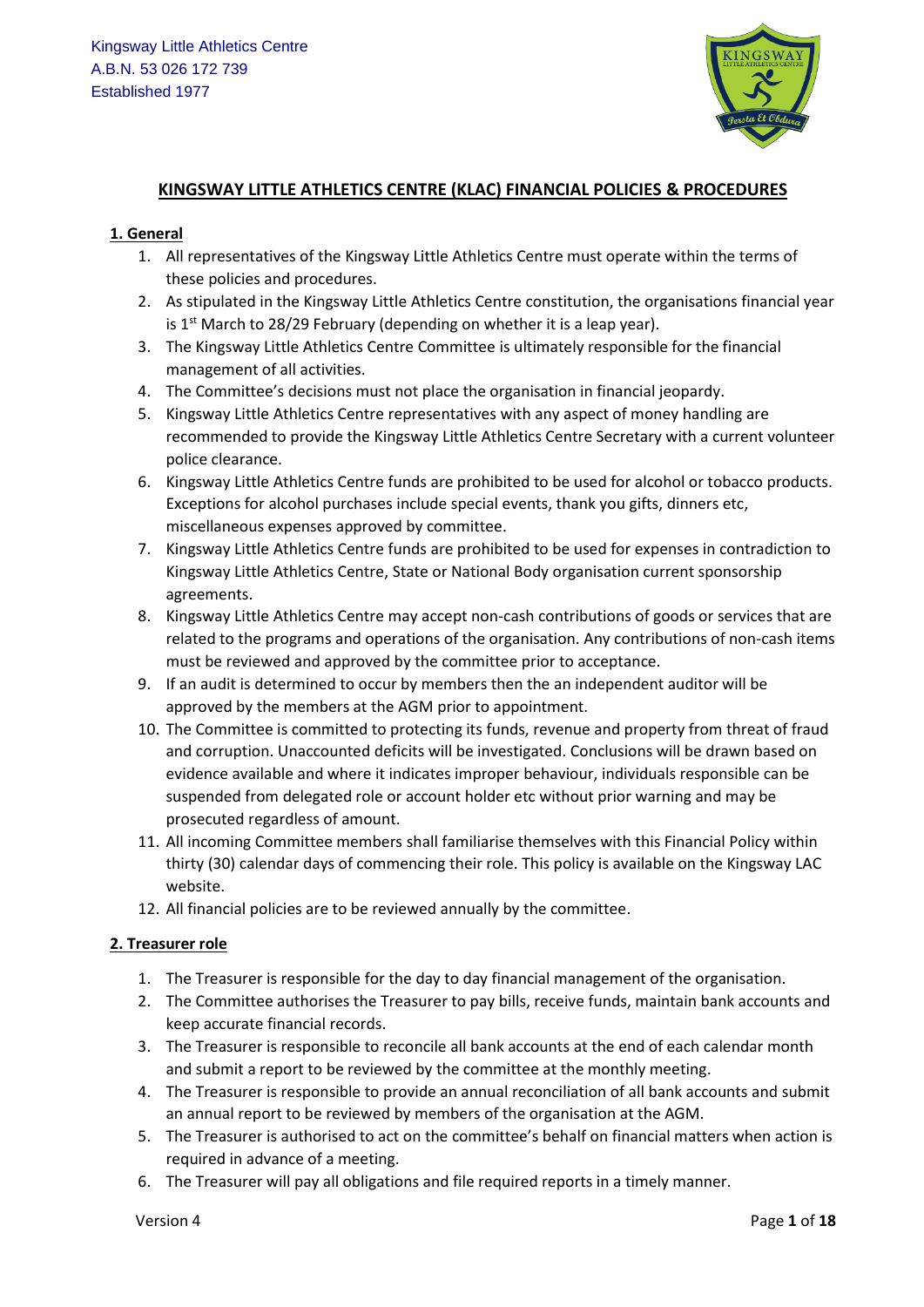

- 7. The Treasurer will remain accountable for the use and storage of cheque and deposit books.
- 8. In the event where the Kingsway Little Athletics Centre cheque book is lost or stolen, the Treasurer is to notify the nominated Bank, Chairperson and Secretary immediately.
- 9. The Treasurer is responsible for submitting the Centre's financial records to the approved independent Auditor at the end of the organisations financial year should the members determine an audit is required.
- 10. In order to ensure that planned activities minimise the risk of financial jeopardy and are consistent with committee approved priorities, long range organisation goals and five year objectives, the Treasurer shall submit a budget to the Committee for approval at the first committee meeting held after the AGM. The budget will use reasonable assumptions and projections as background with the general goal of surplus.
- 11. The outgoing Treasurer will provide adequate training to the incoming Treasurer to enable them to fulfil their role.

## **3. Bank accounts**

- 1. Kingsway Little Athletics Centre will maintain appropriate bank accounts for the efficient control of income and expenditure to facilitate reconciliation.
- 2. The opening or closure of any bank accounts must have the prior authorisation of the committee. Approval shall be decided by a majority vote and can be conducted in person, written or electronic form.
- 3. As per the Kingsway Little Athletics constitution, all monies received by the organisation must be banked into the cheque account.
- 4. The Committee must approve any use of the Kingsway Little Athletics Centre saving / investment accounts prior to use. Approval shall be decided by a majority vote and can be conducted in person, written or electronic form.
- 5. Every payment made must be supported by invoice, receipt or other appropriate documentation and the authorisations must be attached to payment records.
- 6. Cheques outstanding for more than twelve (12) months will be cancelled and reallocated back to the organisation.

## **4. Equipment Account / Debit card**

- 1. The Kingsway Little Athletics Centre Equipment account will have a maximum balance of \$1,000 at any time. Temporary increases can be determined by the Committee to allow for approved purchases, special occasions or event preparation.
- 2. One Committee member will be provided with a debit card linked to the Kingsway Little Athletics Centre Equipment account only.
- 3. The nominated Committee member will remain accountable for the use of the card.
- 4. Other Committee members may utilise the equipment card with approval from the authorised signatory and Committee prior to the card being used.
- 5. In the event where the Kingsway Little Athletics Centre Equipment debit card is lost or stolen, the cardholder is to notify the nominated Bank, Chairperson, Secretary and Treasurer immediately.
- 6. Purchases made on the Kingsway Little Athletics Centre Equipment debit card must be solely for the promotion of the aims and administration of Kingsway Little Athletics Centre and not for personal use.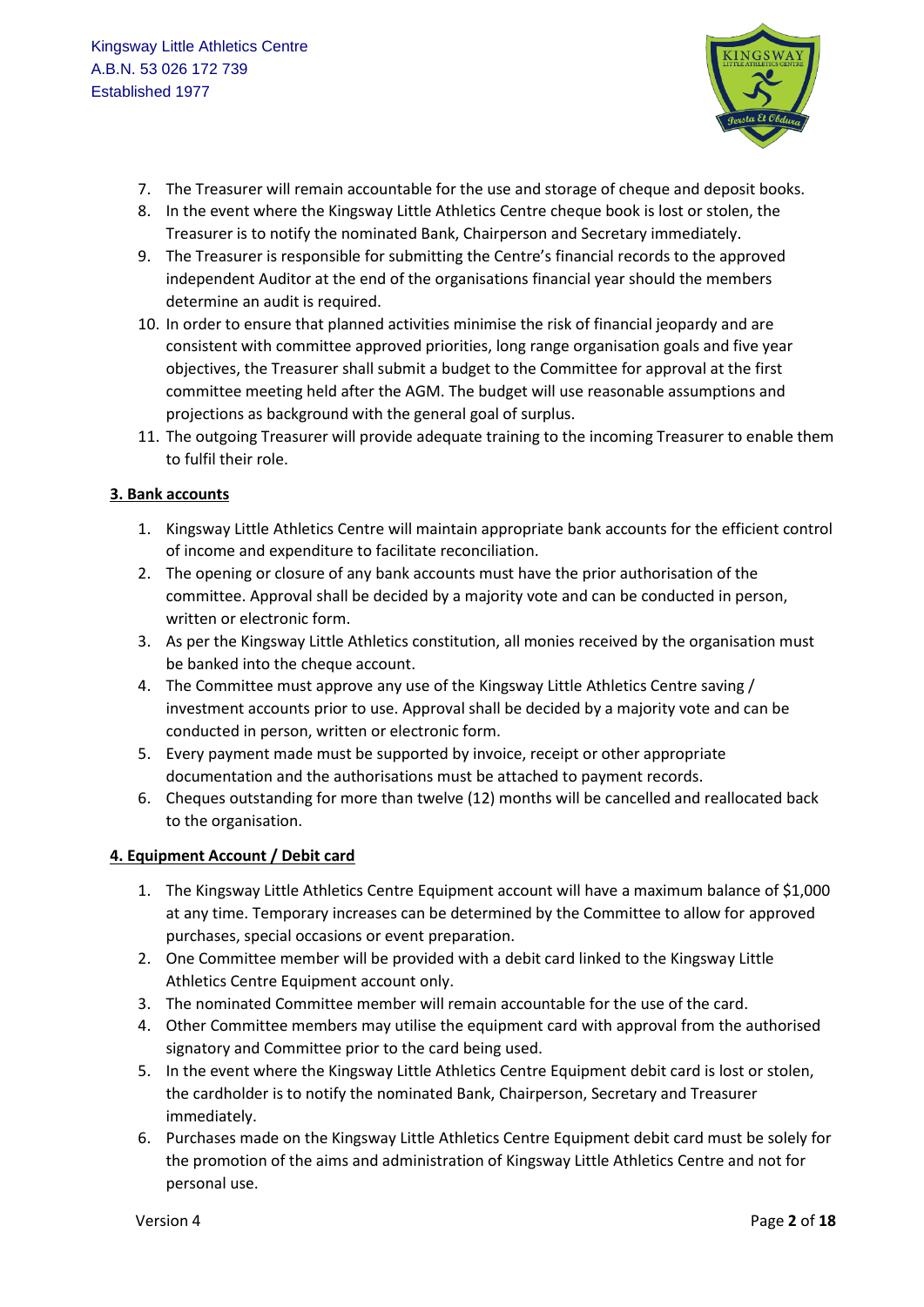

- 7. Under no circumstances is the Equipment Debit card to be used for cash advances.
- 8. Receipts for the Kingsway Little Athletics Centre Equipment debit card must be submitted to the Treasurer within fourteen (14) days with a debit card record statement. Failure to submit receipts in a timely manner may result in the revocation of debit card privileges by the Treasurer.
- 9. When purchases are made on the Equipment account, the balance will be restored to its maximum only once receipts have been provided to the Treasurer.

#### **5. Signatories**

- 1. Monies withdrawn from any Kingsway Little Athletics Centre account, whether by cheque, EFT or other online payment method must have two (2) persons (not related or from the same household) authorising each payment.
- 2. Signatories cannot sign a cheque or authorise funds payable to themselves.
- 3. The authorised bank signatories are the Chairperson, the Treasurer and two other Executive committee members as decided at the first committee meeting held after the AGM.
- 4. The Equipment Officer will be an additional listed bank signatory on the Equipment account only if they choose to accept being a holder of the Equipment debit card.
- 5. Kingsway Little Athletic Centre's chosen bank is to be provided with the names of persons authorised to operate the bank account/s. The Treasurer is responsible for promptly updating signatories resulting from appointments, resignation or termination as recorded and authorised by the Committee.

## **6. Delegations**

- 1. The Treasurer is authorised to sign cheques and pay invoices up to \$1,500 without approval from the full committee. Payments in excess of \$1,500 must be directed to the committee for approval prior to payment. Approval shall be decided by a majority vote and can be conducted in person, written or electronic form.
- 2. The Treasurer is authorised to sign cheques and pay invoices in excess of \$1,500 without approval from the full committee for expenses relating to utility accounts, lease related payments, insurance payments, ground hire fees, line marking expenses and State or National government body fees only. Whilst no approval from the committee is required for these payments, the Treasurer is required to notify the committee twenty-four (24) hours prior to payment. Notification can be conducted in person, written or electronic form.
- 3. The Chairperson is authorised to sign cheques and pay invoices up to \$1,000 without approval from the full committee but must notify the Treasurer prior to purchase.
- 4. Authorised limits shall not be evaded through splitting of items into smaller amounts.

#### **7. Expenditures**

- 1. All procurements of goods, services, equipment and assets must be approved by the Treasurer prior to purchase.
- 2. To ensure Kingsway Little Athletics Centre is receiving competitive pricing and best value, all procurements of goods, services, equipment and assets of single items over \$500 must have multiple quotes/bids where possible obtained from suitable suppliers prior to purchase. These quotes/bids must be submitted to the Committee prior to purchase approval.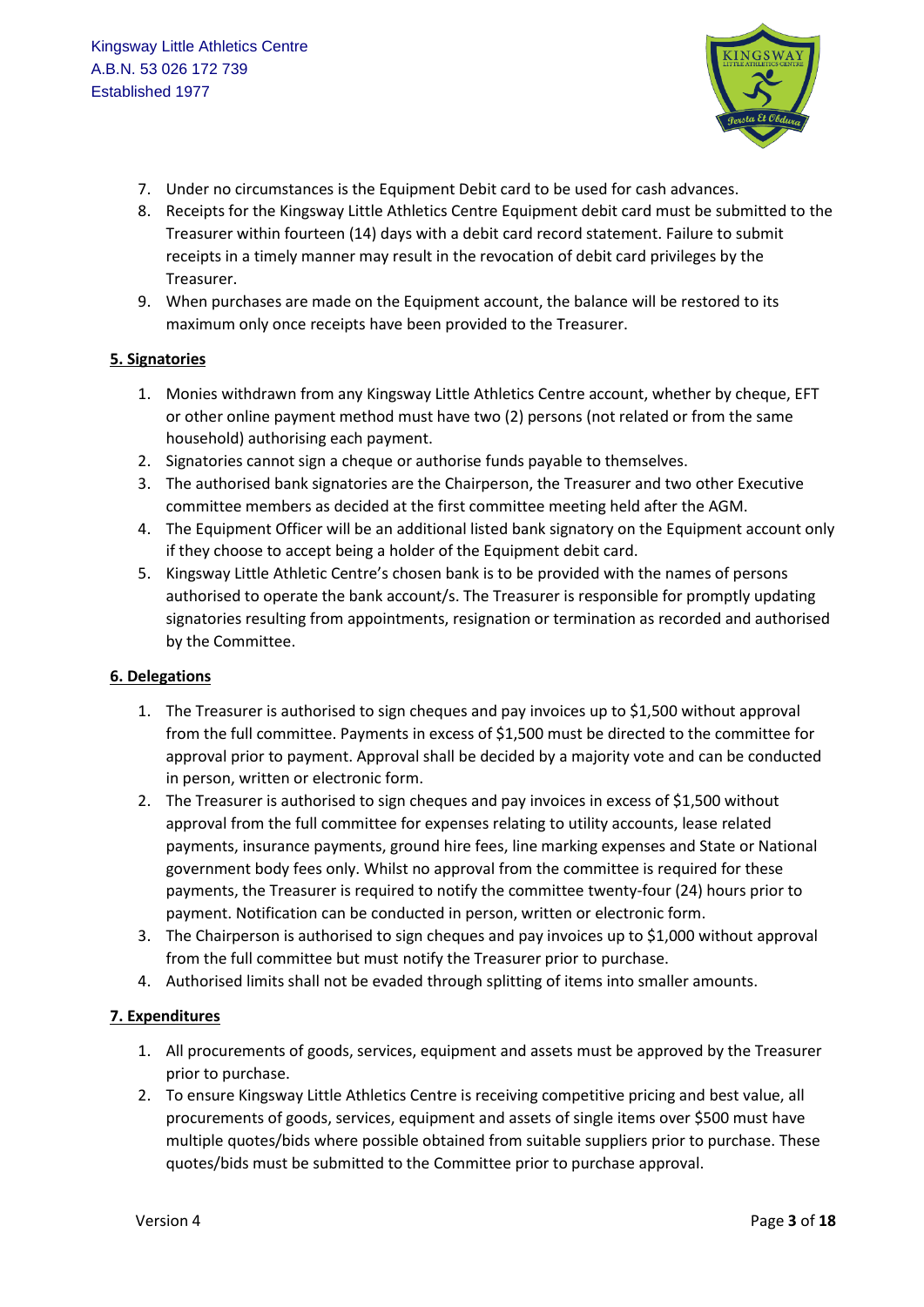

- 3. Where expenditure with a supplier is regular or ongoing, these arrangements are to be reviewed annually to ensure value for money continues to be obtained.
- 4. Any potential contracts/quotes/bids from persons or companies with a personal, financial or other business relationship to a Kingsway Little Athletics Centre Committee member must be disclosed and receive special review by the committee to ensure no conflicts of interest exist prior to entering into an agreement. Approval shall be decided by a majority vote and can be conducted in person, written or electronic form.

#### **9. Assets**

- 1. The Treasurer will ensure an accurate asset list is maintained for the organisation.
- 2. All purchases and donations must be reported to the Treasurer within fourteen (14) days to ensure all property is documented on the asset register. Details must include the date of purchase, supplier, make, model, serial number and warranty/guarantee information.
- 3. All disposal of assets must be reported to the Treasurer within fourteen (14) days to ensure all property is accurately documented on the asset register.
- 4. Any disposal of asset must be conducted with the objective to obtain a sale price at market value.
- 5. Any proceeds received from the disposal of an asset shall be used within the program for which is was originally purchased.
- 6. Prior to any asset being taken off site from the Kingsway Little Athletics Centre premises an Equipment sign out form must be completed and given to the Treasurer.
- 7. Equipment sign out forms must state an expected return date that is not to exceed twelve (12) months.
- 8. In order to ensure that assets are protected and maintained Kingsway Little Athletics will ensure adequate insurance cover is obtained.
- 9. The Treasurer must provide an up to date asset list annually to the Secretary by  $31<sup>st</sup>$  July to ensure adequate insurance cover is obtained.
- 10. Kingsway Little Athletics Centre will plan and carry out suitable protection and maintenance of property, building and equipment as per lease agreements. This includes the protection of intellectual property, information and files from unauthorised access, tampering, loss or significant damage.
- 11. The Equipment Officer must monitor the condition and stock levels of all athletic related equipment (including vehicles, tools and audio etc) and advise the committee when additional or replacement equipment is required.
- 12. The Committee must monitor the condition and stock levels of all office equipment (including uniforms, stationary, first aid, signed out equipment etc) and advise the committee when additional or replacement equipment is required.

#### **10. Building**

- 1. Annual funds received from the Kingsway Football and Sporting Club are to be used for the maintenance and associated costs relating to the upkeep and running of the Kingsway Little Athletics Centre building.
- 2. The Kingsway Little Athletics Centre committee will negotiate suitable lease terms with the City of Wanneroo for its building premises.
- 3. A portion of the building is to be leased to the Landsdale Little Athletics Club.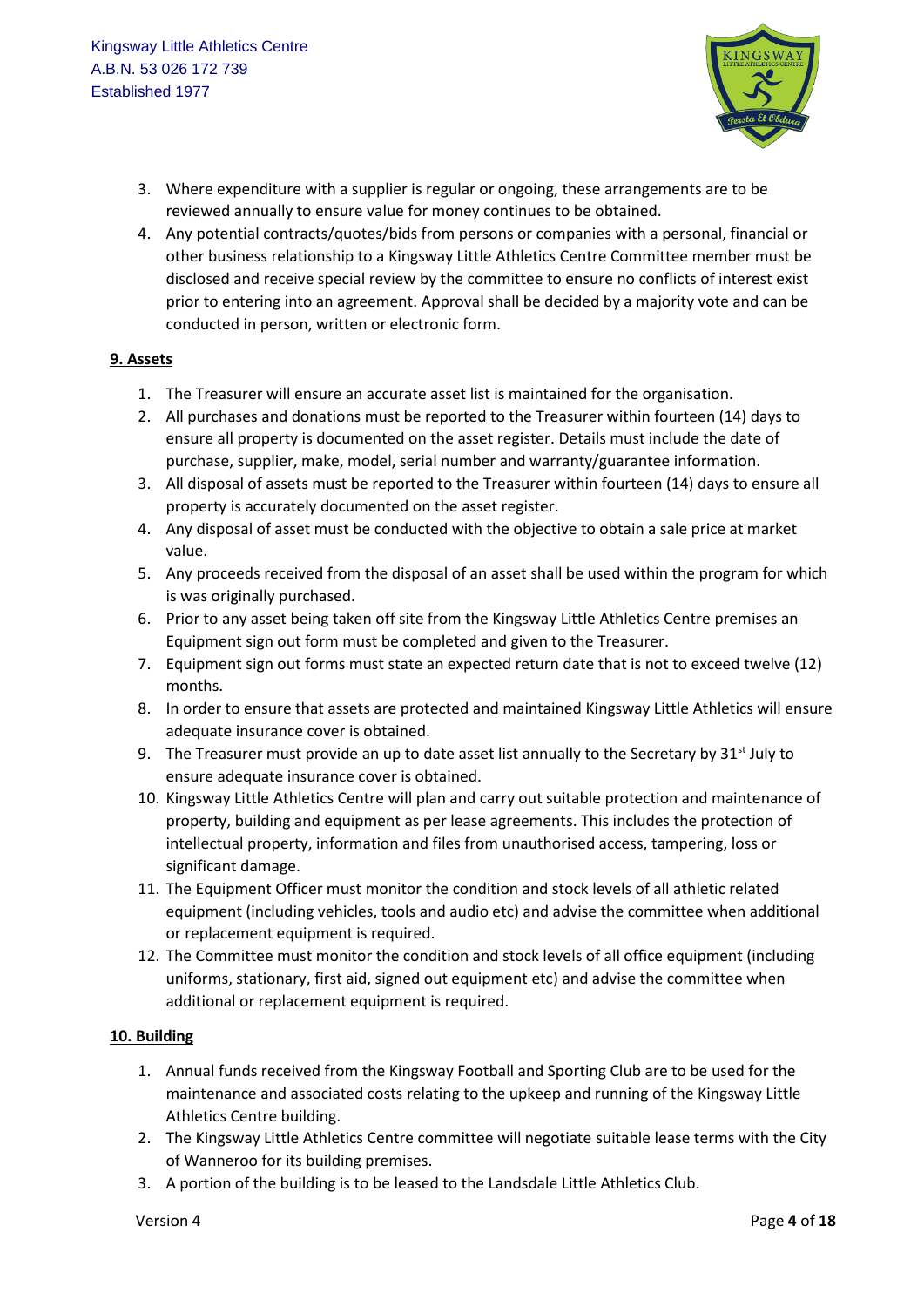

- 4. A portion of the building is to be leased to the Kingsway Athletics Club (Seniors Club).
- 5. Landsdale Little Athletics Club is to be invoiced annually for apportionment of fees, insurance, rates, utility and cleaning costs associated with Kingsway Little Athletics Centre building. The amount to be invoiced is to be reviewed annually and determined at the first committee meeting held after the AGM.
- 6. Kingsway Athletics Club (Seniors Club) is to be invoiced annually for apportionment of fees, insurance, rates, utility and cleaning costs associated with Kingsway Little Athletics Centre building. The amount to be invoiced is to be reviewed annually and determined at the first committee meeting held after the AGM.

#### **11. Cash and cash equivalents**

- 1. Kingsway Little Athletics Centre will make every effort to use non-cash means for making purchases and receiving payments.
- 2. Kingsway Little Athletics Centre representatives with any aspect of money handling covered by these policies and procedures will give due consideration to appropriate risk management for holding and banking of cash and cheques. Funds are to be held in a secure (locked) location where ever possible.
- 3. No cash or cheques are to be left unattended or in the sole care of minors.
- 4. If the Treasurer is not able to be present at State events, the cheque book or cash is to be given to the Delegated member for the use of protest fee payments only.
- 5. Blank signed cheques will not be issued under any circumstances.
- 6. A cash request form must be submitted to the Treasurer one (1) week prior to any event / activity requiring disbursement of cash funds.
- 7. A Petty cash float of one hundred (100) dollars is to be held by the Treasurer during the regular competition season.
- 8. On competition days, the Treasurer is to provide the Centre with a cash float at the commencement of the day. At the end of the competition day the float and all collected funds are to be given to the Treasurer. Any funds in excess of the cash float are to be banked within three (3) business days.
- 9. Kingsway Little Athletics Centre representatives are expected to accurately reconcile all cash transactions at the close of business and record funds on a cash collection sheet. Cash must be double counted by two approved persons (unrelated and not from the same household) who are required to sign the cash collection sheet acknowledging the recorded amount of cash is correct. Where ever possible, these two persons should be someone other than the Treasurer. Completed cash collection sheets must be given to the Treasurer within three (3) business days.
- 10. All cash and cheques (with the exception of the competition season petty cash float) must be banked into Kingsway Little Athletics Centre accounts within three (3) business days. Funds are not permitted to be banked into volunteer's personal accounts and transferred to Kingsway Little Athletics Centre accounts.

#### **12. Fees**

1. Kingsway Little Athletics Centre season fees will comprise of the stipulated State Body organisation fee, a Committee agreed Centre component amount and individual Club fee as advised by each Club.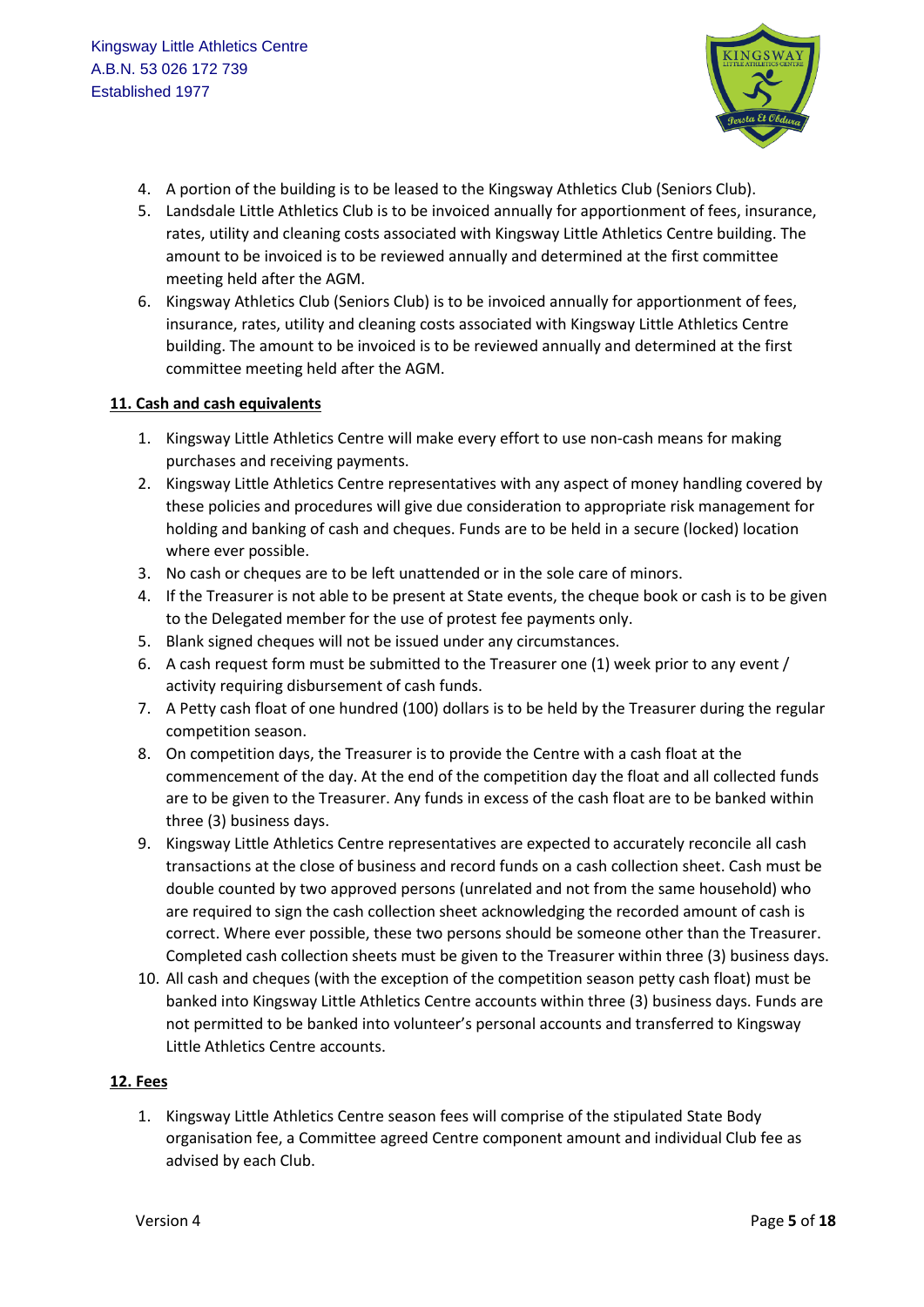

- 2. Kingsway Little Athletics Centre are responsible for paying the annual State Body organisation affiliation fee.
- 3. Parents/guardians of Tiny Tot athletes are responsible for paying the registration fees and associated charges for taking part in the Junior Challenge.
- 4. In the event that the Delegated official supports a protest at a state event, Kingsway Little Athletics Centre are responsible for paying the Protest fee to the State Body by cheque or cash. The athlete is not required to pay the protest fee. A copy of the protest form must be given to the Treasurer.
- 5. Kingsway Little Athletics Centre are responsible for paying the team nomination fee for Kingsway teams participating in State relay teams.
- 6. Kingsway Little Athletics Centre are responsible for paying an annual Zones contribution payment to the Centre hosting Zones in the current season. The amount will be determined by the Zones Committee.
- 7. Kingsway Little Athletics Centre uniform items may be purchased from the Office at Registration Day and from the Office during competitions.
- 8. Kingsway Little Athletics Centre uniform polos are available to be purchased for thirty (30) dollars. Non Committee members must be advised polos are not to be worn at Saturday competition and may only be worn at state events.
- 9. Kingsway Little Athletics Centre uniform singlets are available to be purchased for thirty (30) dollars.
- 10. Kingsway Little Athletics Centre uniform shorts are available to be purchased for thirty (30) dollars. There is to be no price increase until 2021.
- 11. Kingsway Little Athletics Centre 7mm cone spikes are available to be purchased for ten (10) dollars.
- 12. Kingsway Little Athletics Centre 7mm Christmas tree spikes are available to be purchased for ten (10) dollars.
- 13. Kingsway Little Athletics Centre hair ties are available to be purchased for five (5) dollars for small ties and six (6) for long ties.
- 14. Kingsway Little Athletics Centre spike discs are available to be purchased for three (3) dollars.
- 15. Kingsway Little Athletics Centre cooling towels are available to be purchased for five (5) dollars.
- 16. Kingsway Little Athletics Centre bags are available to be purchased for five (5) dollars.
- 17. Executive committee members are to be provided with a Kingsway Little Athletics Centre polo shirt free of charge upon commencement of their role. Replacement shirts are to be purchased by the individual committee member.
- 18. Kingsway Little Athletics Centre training equipment will be made available to third parties to hire. With the exception of starting blocks, no equipment regularly used for Saturday morning competition will be available for hire. Any hired equipment must be returned to the Centre by the due date. All hired items are to be recorded in the Equipment Hire Book by the Delegated Committee Member.

## **13. Honorarium**

- 1. At the end of the competition season, the Records and Ranking Officer will be paid an honorarium payment per time served.
- 2. Volunteers filling casual vacancies in the Records and Ranking Officer position will be paid a prorata per time served honorarium payment.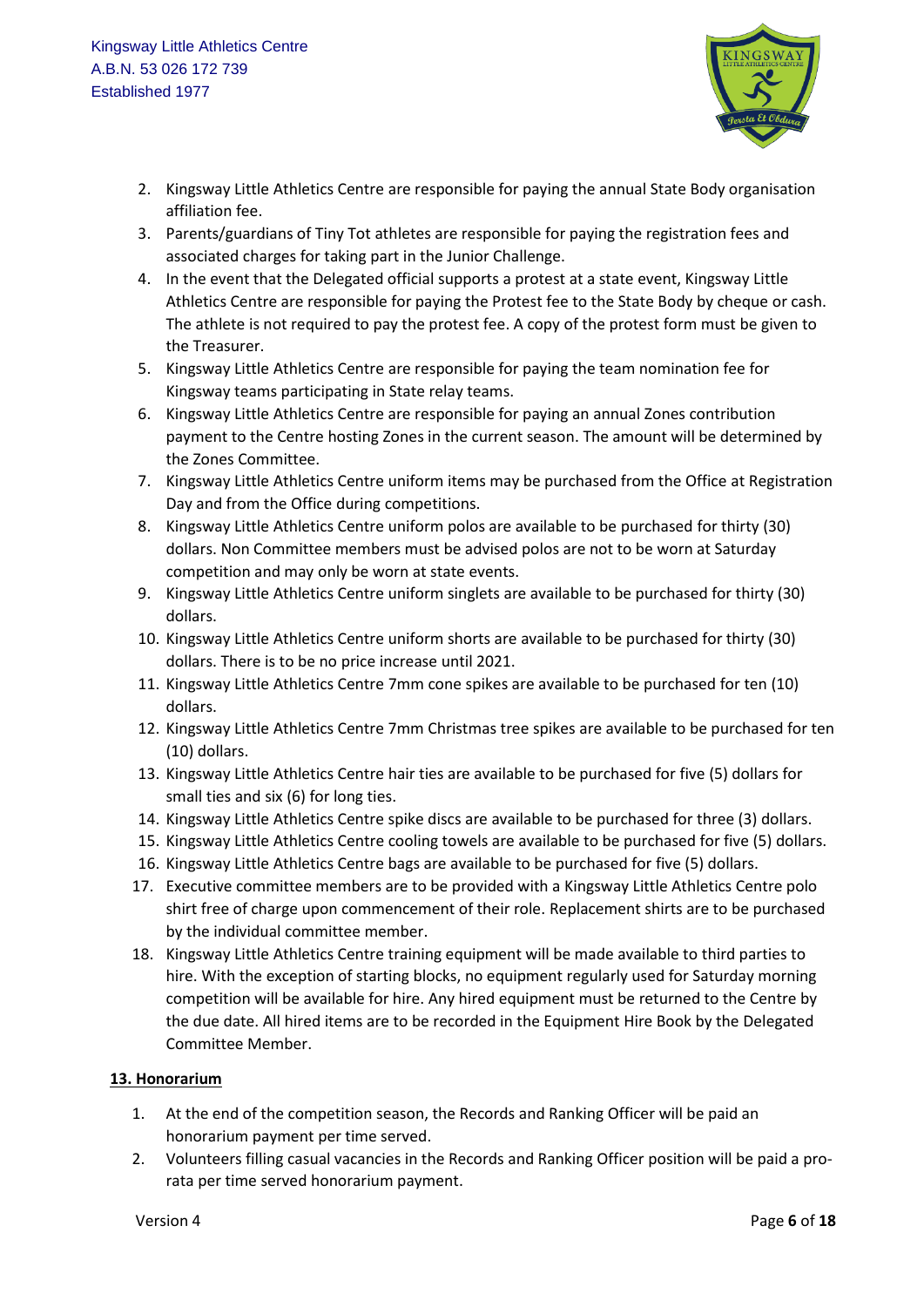

- 3. Records and Ranking Officer representatives will be eligible for an honorarium payment from a pool to the value of \$2 per registered athlete in the current season.
- 4. Record and Ranking Officer honorarium payments will not be processed until an Australian Taxation Office Statement by Supplier form is provided to the Treasurer.
- 5. On one of the last days of competition, regular Saturday competition volunteers in attendance will be eligible for an honorarium in the form of a canteen voucher to the value of \$5 and a coffee voucher.

#### **14. Athlete payments**

- 1. Kingsway registered Athletes and Coaches who qualify for the Little Athletics WA State Track and Field championships may be invited to attend a State celebration hosted by Kingsway Little Athletics Centre.
- 2. Athlete sponsorship donations will only be paid to athletes who have demonstrated a commitment to Kingsway Little Athletics Centre by participating in fundraising activities arranged by Kingsway Little Athletics Centre.
- 3. Athlete sponsorship donations will not be paid for selection only, athletes must travel and compete in the championship event/team/camp they are selected for to receive a sponsorship donation.
- 4. To be eligible for an athlete sponsorship donation, the athlete's parent / guardian must have satisfied all their parent roster commitments.
- 5. The granting of any athlete sponsorship donation is purely at the discretion of the Kingsway Little Athletics Centre Committee. The Committee can exclude any athlete from funding based on the athlete or parent/guardian showing poor sportsmanship, attitude or behaviour.
- 6. Athlete sponsorship donations will only be paid upon return from the trip/camp.
- 7. Athlete sponsorship donations will only be paid upon return of a completed Athlete sponsorship request form to the Treasurer.
- 8. Athletes will receive a sponsorship donation towards the cost of their trip. The value of this donation will be determined by the Kingsway Little Athletics Centre Committee.
- 9. Approved sponsorship donation requests will be made within thirty (30) calendar days of being received by the Treasurer or return of athlete from the trip/camp whichever is latter.
- 10. Rejected sponsorship donation requests must have written notification within thirty (30) calendar days of being received by the Treasurer detailing the reason sponsorship was denied.
- 11. Each Kingsway athlete selected to represent Western Australia in the U13 Australian Team at the Australian Little Athletics Championships (ALAC) is eligible to receive an athlete sponsorship donation.
- 12. Each Kingsway athlete selected to represent Western Australia in the U15 Australian Multi Event Team at the Australian Little Athletics Championships (ALAC) is eligible to receive an athlete sponsorship donation.
- 13. Each Kingsway athlete who is selected in the Little Athletics WA Under 14/15 International Team is eligible to receive an athlete sponsorship donation.
- 14. Each Kingsway athlete who is selected by Little Athletics Australia to attend the Australian Institute of Sport Athletics Camp is eligible to receive an athlete sponsorship donation.
- 15. Kingsway LAC will provide financial assistance to traveling athletes at an amount to be decided each year at the April Committee meeting. This amount will be a maximum of \$200 donation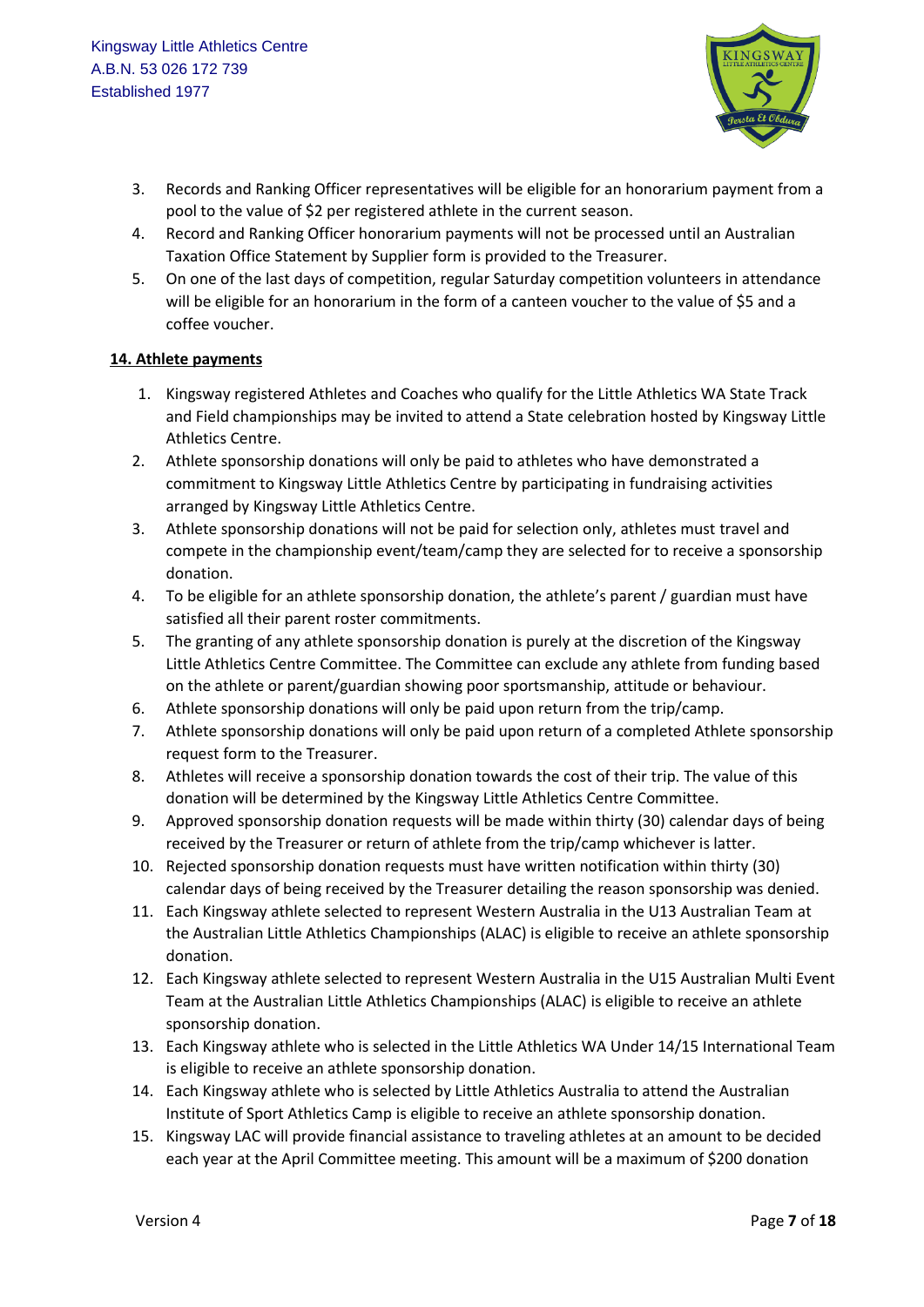

per athlete and the Centre total donations capped at \$2,000 per year. These funds will be separate to those raised through fundraising efforts.

#### **15. Reimbursements**

- 1. Representatives who incur direct and necessary expenses related to the promotion of the aims and administration of Kingsway Little Athletics Centre are able to request reimbursements of these expenses.
- 2. Kingsway Little Athletics Centre will make every effort to pay invoices and expenses directly, rather than individual representatives paying and then requesting reimbursement.
- 3. Reimbursement relating to personal expenditure or personal use will not be approved.
- 4. Requests for reimbursement of costs will not be approved without a receipt or invoice and reason for expenditure being submitted to the Treasurer.
- 5. Receipts presented for reimbursement are not to include coincident or private expenditure.
- 6. Approved reimbursements will be made within thirty (30) calendar days of being received by the Treasurer.
- 7. Rejected reimbursement requests must have written notification within thirty (30) calendar days of being received by the Treasurer detailing the reason reimbursement was denied.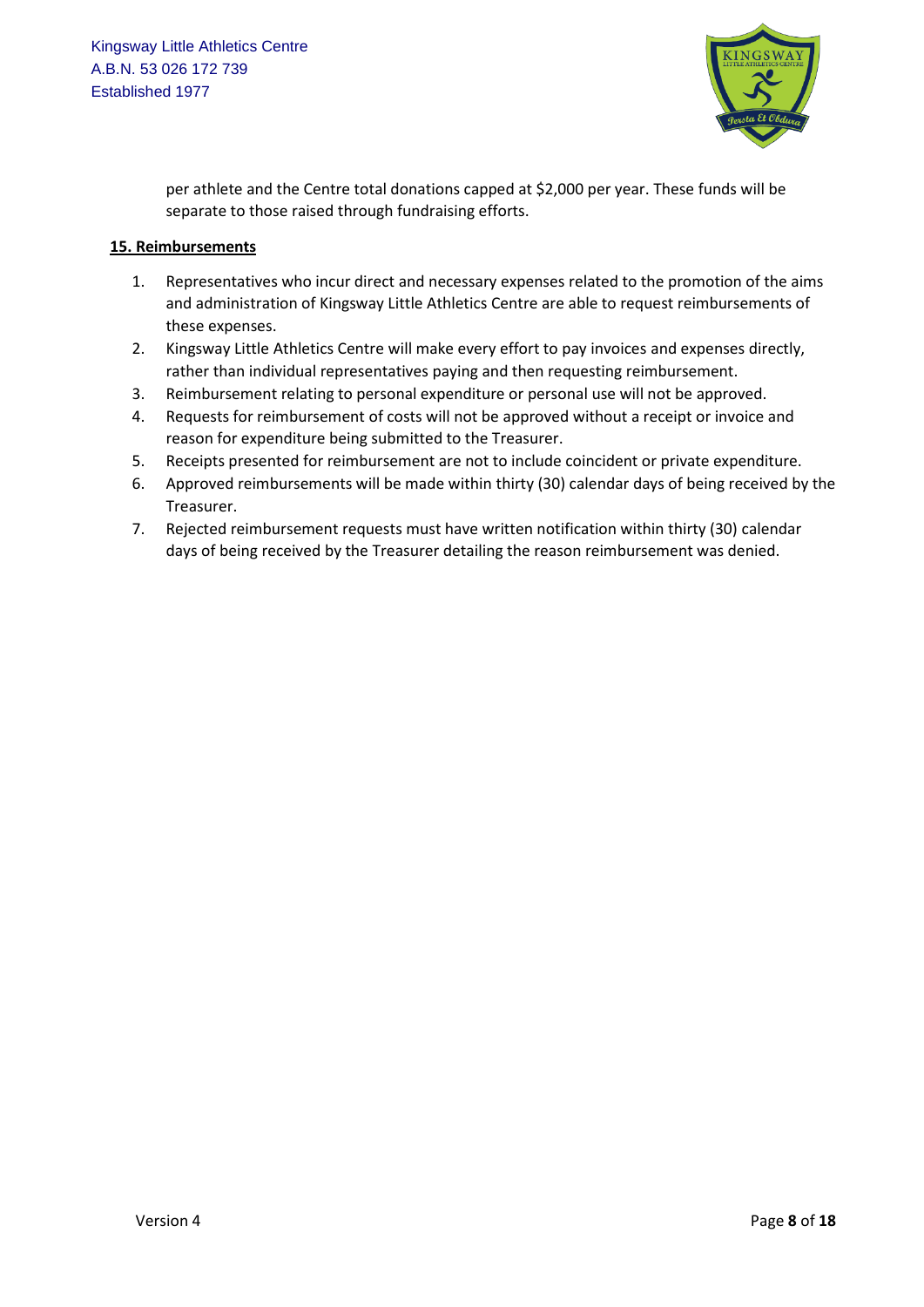

## **CASH COLLECTION SHEET**

This Statement must be returned complete and signed within 3 business days to the Treasurer. All cash is to be banked into **BSB: 066 140 A/C: 1000 4677** within 3 business days.

Type of activity: Type of activity:

| <b>Description</b>                  | Amount |                 | <b>QTY</b>   | Amount |
|-------------------------------------|--------|-----------------|--------------|--------|
| Raffles                             |        | 5c              |              |        |
|                                     |        | 10 <sub>c</sub> |              |        |
| Uniform sales                       |        | 20c             |              |        |
|                                     |        | 50c             |              |        |
| Registration fees                   |        | \$1             |              |        |
|                                     |        | \$2             |              |        |
| Event fees                          |        |                 |              |        |
|                                     |        | \$5             |              |        |
| Merchandise sales - markers, hair   |        | \$10            |              |        |
| ties, RFID chips etc                |        | \$20            |              |        |
| Consumable sales - drinks, food etc |        | \$50            |              |        |
|                                     |        | \$100           |              |        |
| Other (please specify)              |        |                 |              |        |
|                                     |        |                 | <b>Total</b> |        |

|                 | <b>QTY</b> | Amount |
|-----------------|------------|--------|
| 5c              |            |        |
| 10 <sub>c</sub> |            |        |
| 20c             |            |        |
| 50c             |            |        |
| \$1             |            |        |
| $\overline{52}$ |            |        |

| \$5                |              |  |
|--------------------|--------------|--|
| \$10               |              |  |
| \$20               |              |  |
| $\frac{$50}{$100}$ |              |  |
|                    |              |  |
|                    |              |  |
|                    | <b>Total</b> |  |

## **Receipts issued**

 $\overline{Book}$  #'s \_\_\_\_\_\_\_\_\_ to \_\_\_\_\_\_\_\_ and book \_\_\_\_\_\_\_ #'s \_\_\_\_\_\_\_\_ to \_\_\_\_\_\_\_\_\_\_

## **Counted by Two Approved Persons**

| Name:      |  |
|------------|--|
| Signature: |  |

Total Cash Banked \$\_\_\_\_\_\_\_\_\_\_\_\_\_ on \_\_\_\_/\_\_\_\_/\_\_\_\_\_\_ by \_\_\_\_\_\_\_\_\_\_\_\_\_\_\_\_\_\_\_\_\_\_\_\_\_\_\_\_ *NB Volunteers cannot bank money into own accounts & transfer.*

SHORT / BALANCED / OVER Amount if short / over \$\_\_\_\_\_\_\_\_\_\_\_\_\_\_\_\_\_\_\_\_\_\_\_\_\_\_\_\_\_\_\_\_

I certify that the above listed monies were banked as dated on the  $\frac{1}{\frac{1}{2} \cdot \frac{1}{2} \cdot \frac{1}{2} \cdot \frac{1}{2} \cdot \frac{1}{2} \cdot \frac{1}{2} \cdot \frac{1}{2} \cdot \frac{1}{2} \cdot \frac{1}{2} \cdot \frac{1}{2} \cdot \frac{1}{2} \cdot \frac{1}{2} \cdot \frac{1}{2} \cdot \frac{1}{2} \cdot \frac{1}{2} \cdot \frac{1}{2} \cdot \frac{1$ 

\_x\_\_\_\_\_\_\_\_\_\_\_\_\_\_\_\_\_\_\_\_\_\_\_\_\_\_\_\_\_\_\_\_\_\_\_\_\_\_\_\_

SIGNATURE OF TREASURER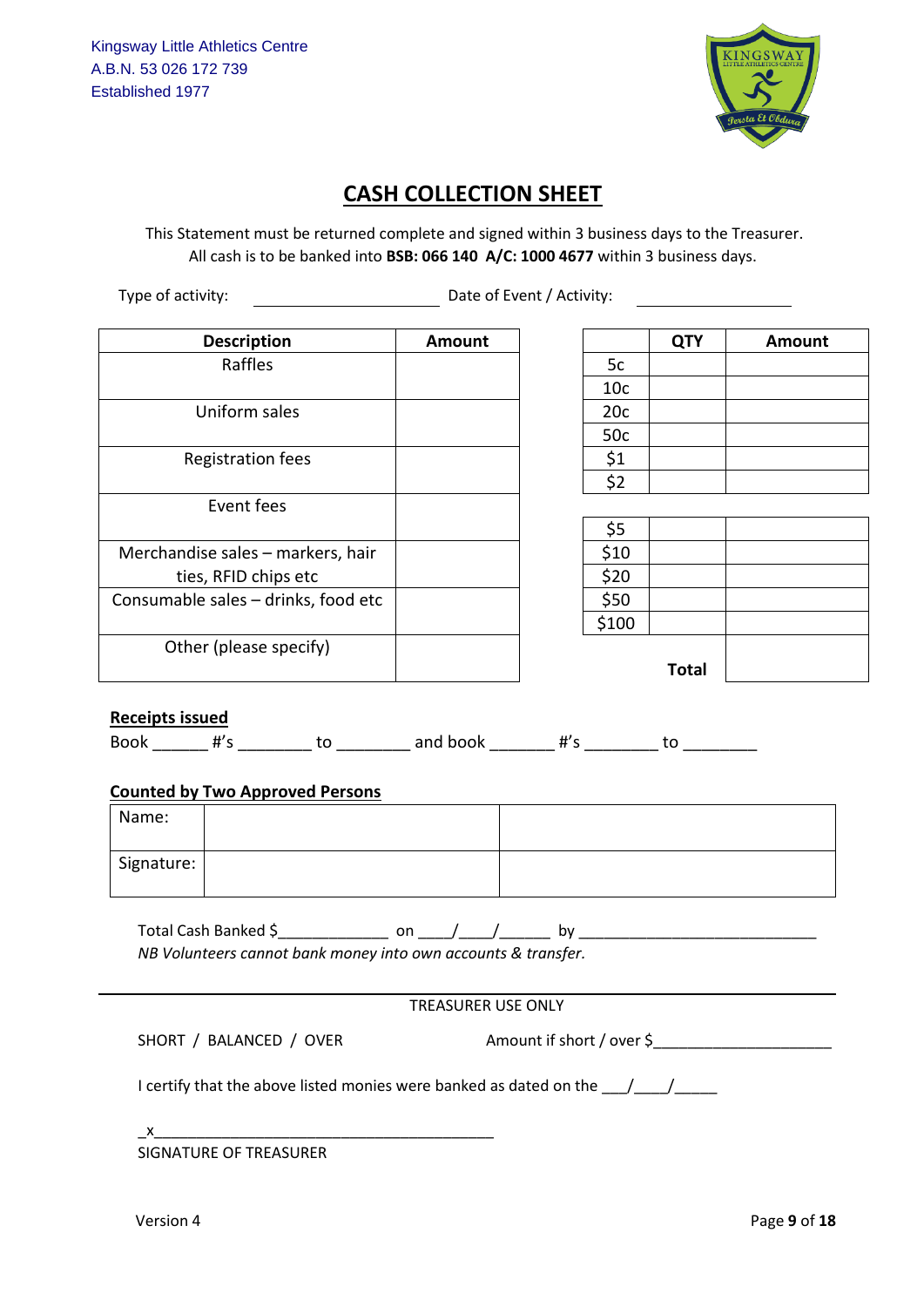

# **CASH / CHEQUE REQUEST SHEET**

If you require cash funds, this form must be given to the Treasurer one week prior to date required.

| Person requesting funds:    |  | Phone:             |  |  |  |
|-----------------------------|--|--------------------|--|--|--|
| Date funds needed:          |  | Time funds needed: |  |  |  |
| Reason funds required:      |  |                    |  |  |  |
| Date approved by committee: |  |                    |  |  |  |

## **Breakdown required**

| <b>Coins</b>            | <b>QTY</b> | <b>Notes</b> | <b>QTY</b> |
|-------------------------|------------|--------------|------------|
| 5c                      |            | \$5          |            |
| 10 <sub>c</sub>         |            | \$10         |            |
| 20c                     |            | \$20         |            |
| 50c                     |            | \$50         |            |
| \$1                     |            | \$100        |            |
| $\overline{\mathbf{c}}$ |            |              |            |

| Notes | QTY |
|-------|-----|
| \$5   |     |
| \$10  |     |
| \$20  |     |
| \$50  |     |
| \$100 |     |

## 5c \$5 **Total: \$**

By signing this form, you accept that you have received the amount stated above and are responsible for these funds until they are returned with any receipts to the Treasurer. **Signed:**

## TREASURER USE ONLY

| Cheque #                | Receipts provided:   |  |
|-------------------------|----------------------|--|
| Date funds distributed: | Date funds returned: |  |
| Amount distributed:     | Amount returned:     |  |

I certify that the above listed monies were banked on the \_\_\_\_/\_\_\_\_/\_\_\_\_\_\_

 $x$ 

SIGNATURE OF TREASURER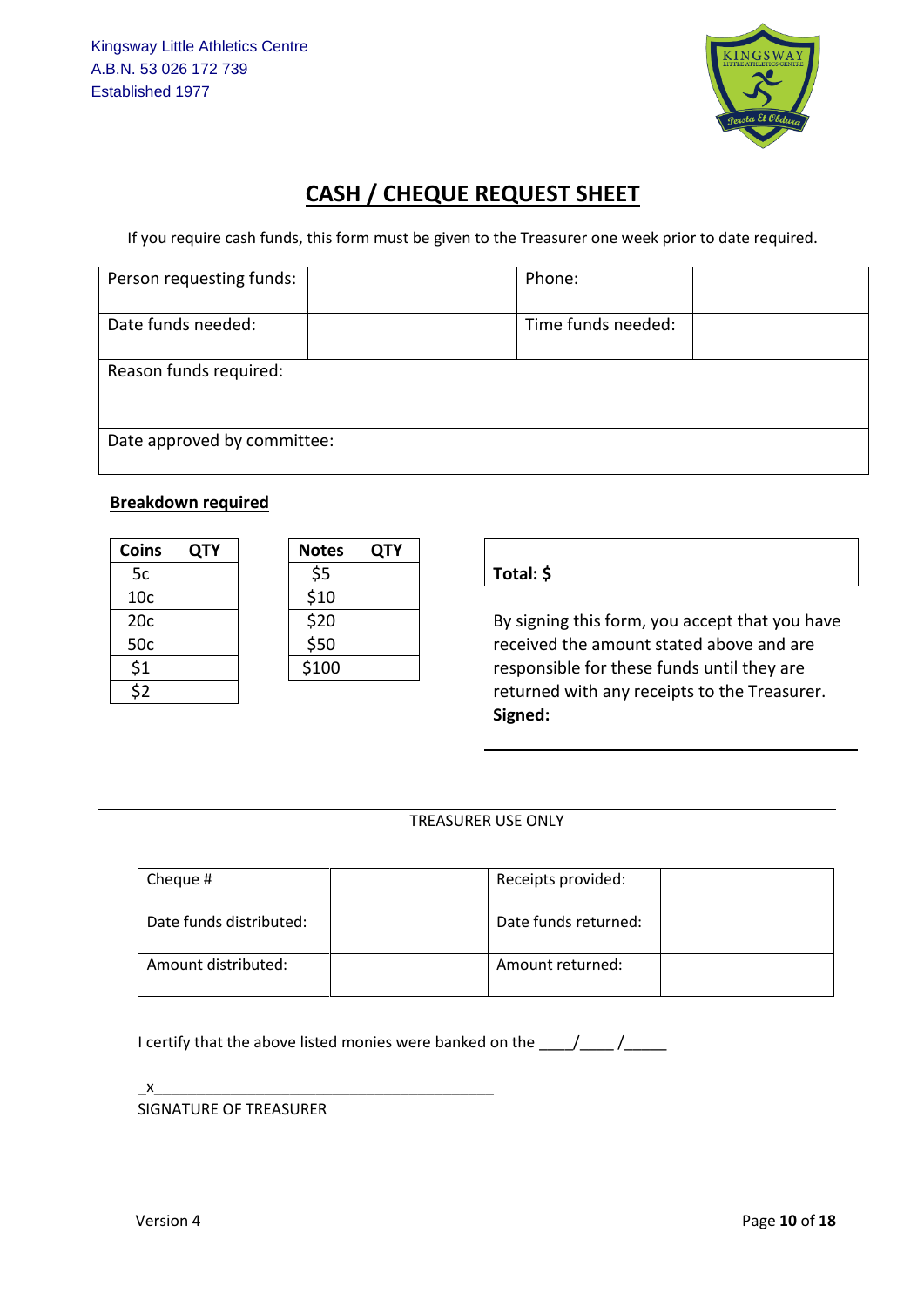

# **DEBIT CARD RECORD (EQUIPMENT ACCOUNT)**

This Statement must be returned completed with receipts within 14 days to the Treasurer. Failure to do so may result in the revocation of debit card privileges by the Treasurer.

| Date | Vendor name | Amount | <b>Reason for expenditure</b> |
|------|-------------|--------|-------------------------------|
|      |             |        |                               |
|      |             |        |                               |
|      |             |        |                               |
|      |             |        |                               |
|      |             |        |                               |
|      |             |        |                               |
|      |             |        |                               |
|      |             |        |                               |
|      |             |        |                               |
|      |             |        |                               |
|      |             |        |                               |
|      |             |        |                               |
|      |             |        |                               |
|      |             |        |                               |

Please note any special / additional explanations below;

By signing this form, I acknowledge that the above purchases were made solely for the promotion of the aims and administration of KLAC and not for personal use. I declare that none of the above purchases were for alcohol or tobacco products.

\_\_\_\_\_\_\_\_\_\_\_\_\_\_\_\_\_\_\_\_\_\_\_\_\_\_\_\_\_\_\_\_\_\_\_\_\_\_\_\_\_\_\_\_\_\_\_\_\_\_\_\_\_\_\_\_\_\_\_\_\_\_\_\_\_\_\_\_\_\_\_\_\_\_\_\_\_\_\_\_\_

\_\_\_\_\_\_\_\_\_\_\_\_\_\_\_\_\_\_\_\_\_\_\_\_\_\_\_\_\_\_\_\_\_\_\_\_\_\_\_\_\_\_\_\_\_\_\_\_\_\_\_\_\_\_\_\_\_\_\_\_\_\_\_\_\_\_\_\_\_\_\_\_\_\_\_\_\_\_\_\_\_

\_x\_\_\_\_\_\_\_\_\_\_\_\_\_\_\_\_\_\_\_\_\_\_\_\_\_\_\_\_\_\_\_\_\_\_\_\_\_\_\_\_

SIGNATURE OF EQUIPMENT OFFICER

## TREASURER USE ONLY

| Date submitted:       | Receipts provided: |  |
|-----------------------|--------------------|--|
| Date funds topped up: | Amount topped up:  |  |

SIGNATURE OF TREASURER

 $\mathsf{x}$   $\mathsf{x}$   $\mathsf{y}$   $\mathsf{y}$   $\mathsf{y}$   $\mathsf{y}$   $\mathsf{y}$   $\mathsf{y}$   $\mathsf{y}$   $\mathsf{y}$   $\mathsf{y}$   $\mathsf{y}$   $\mathsf{y}$   $\mathsf{y}$   $\mathsf{y}$   $\mathsf{y}$   $\mathsf{y}$   $\mathsf{y}$   $\mathsf{y}$   $\mathsf{y}$   $\mathsf{y}$   $\mathsf{y}$   $\mathsf{y}$   $\mathsf{y}$   $\mathsf{y}$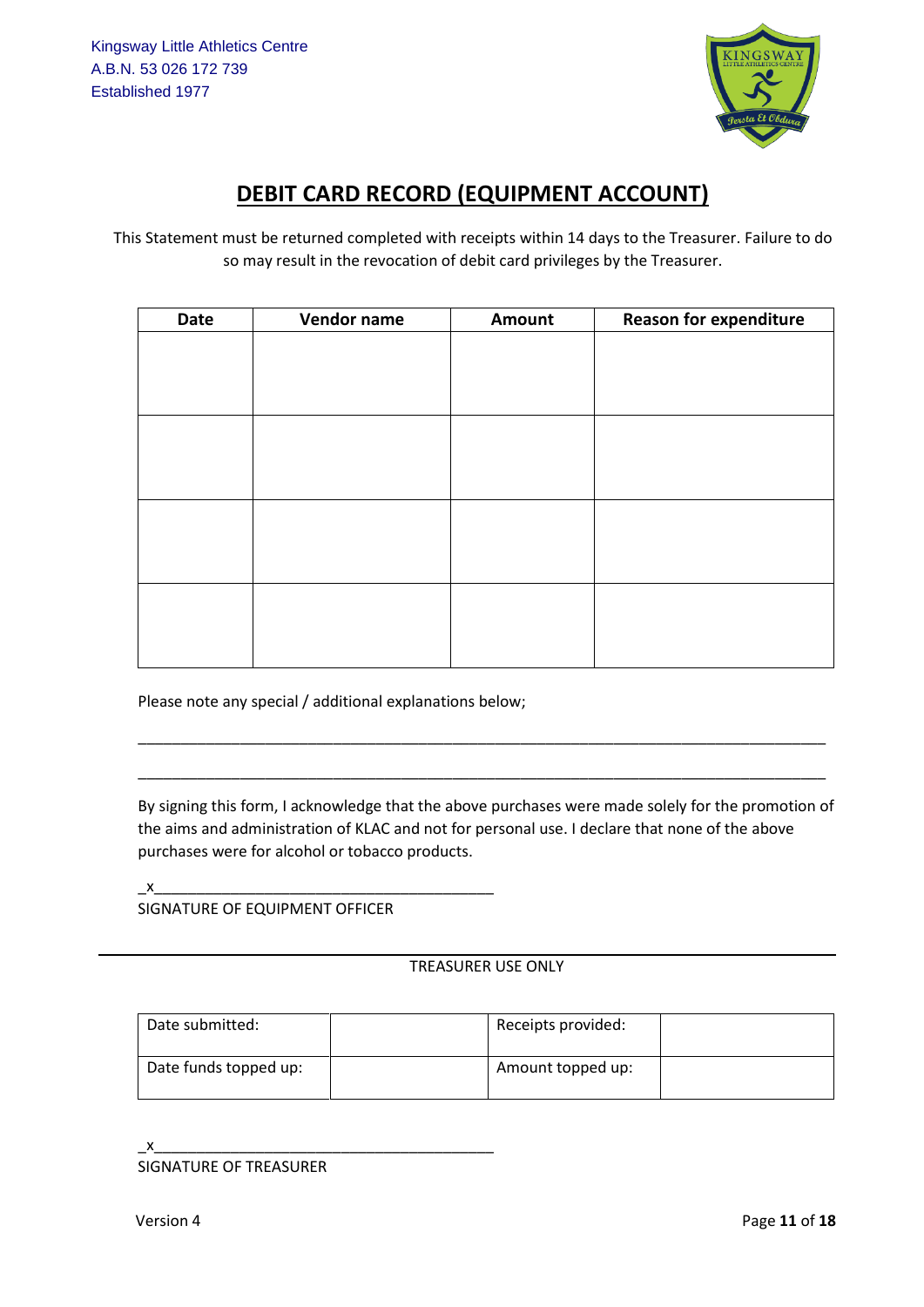

## **REIMBURSEMENT REQUEST**

This request must be returned with receipts and applicable supporting documentation (ie quotes, committee approval if applicable etc) to the Treasurer. Failure to do so may result in payment being delayed or denied.

| Person requesting funds: |                        |  | Phone:            |                               |  |
|--------------------------|------------------------|--|-------------------|-------------------------------|--|
| Method of payment:       | Cheque / Bank transfer |  | Amount requested: |                               |  |
| <b>Account BSB:</b>      |                        |  |                   |                               |  |
| Account number:          |                        |  |                   |                               |  |
| Account title:           |                        |  |                   |                               |  |
|                          |                        |  |                   |                               |  |
| <b>Date</b>              | Vendor name<br>Amount  |  |                   | <b>Reason for expenditure</b> |  |
|                          |                        |  |                   |                               |  |
|                          |                        |  |                   |                               |  |
|                          |                        |  |                   |                               |  |
|                          |                        |  |                   |                               |  |
|                          |                        |  |                   |                               |  |
|                          |                        |  |                   |                               |  |

Please note any special / additional explanations below (fuel expenses must include kms travelled);

\_\_\_\_\_\_\_\_\_\_\_\_\_\_\_\_\_\_\_\_\_\_\_\_\_\_\_\_\_\_\_\_\_\_\_\_\_\_\_\_\_\_\_\_\_\_\_\_\_\_\_\_\_\_\_\_\_\_\_\_\_\_\_\_\_\_\_\_\_\_\_\_\_\_\_\_\_\_\_\_\_

\_\_\_\_\_\_\_\_\_\_\_\_\_\_\_\_\_\_\_\_\_\_\_\_\_\_\_\_\_\_\_\_\_\_\_\_\_\_\_\_\_\_\_\_\_\_\_\_\_\_\_\_\_\_\_\_\_\_\_\_\_\_\_\_\_\_\_\_\_\_\_\_\_\_\_\_\_\_\_\_\_

By signing this form, I acknowledge that the above purchases were made solely for the promotion of the aims and administration of KLAC and not for personal use. I declare that none of the above purchases were for alcohol or tobacco products.

\_x\_\_\_\_\_\_\_\_\_\_\_\_\_\_\_\_\_\_\_\_\_\_\_\_\_\_\_\_\_\_\_\_\_\_\_\_\_\_\_\_

SIGNATURE OF CLAIMANT

## TREASURER USE ONLY

| Payment method: | Receipts provided: |  |
|-----------------|--------------------|--|
| Date paid:      | Amount paid:       |  |

\_x\_\_\_\_\_\_\_\_\_\_\_\_\_\_\_\_\_\_\_\_\_\_\_\_\_\_\_\_\_\_\_\_\_\_\_\_\_\_\_\_ SIGNATURE OF TREASURER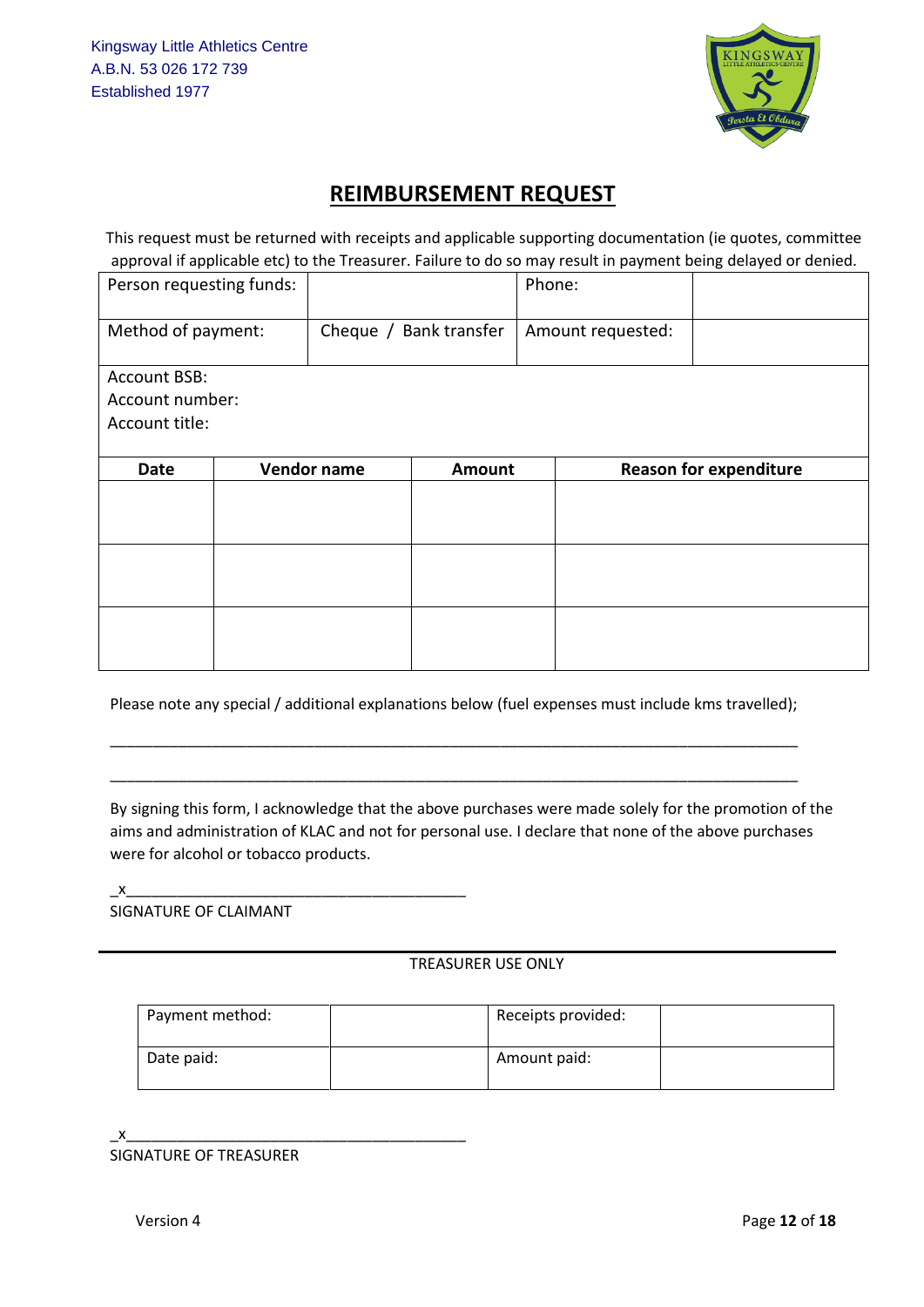

## **EQUIPMENT SIGN OUT SHEET**

| Borrower name:              | Phone:              |  |  |  |  |
|-----------------------------|---------------------|--|--|--|--|
| Date item signed out:       | Date item due back: |  |  |  |  |
| Reason item signed out:     |                     |  |  |  |  |
| Date approved by committee: | Hire charge:        |  |  |  |  |

| Serial number | Condition | <b>Additional notes</b> |
|---------------|-----------|-------------------------|
|               |           |                         |
|               |           |                         |
|               |           |                         |
|               |           |                         |
|               |           |                         |
|               |           |                         |
|               |           |                         |
|               |           |                         |
|               |           |                         |
|               |           |                         |
|               |           |                         |

By signing this form, I agree to the following terms and conditions;

- I agree that I am responsible for the care and safe return of the above listed equipment
- I agree to promptly return the equipment at the end of the borrowing term
- I agree to return the above listed equipment in the same condition it was borrowed
- I agree to pay for any damages or loss of equipment whilst above items are in my possession
- I understand that Kingsway LAC accepts no liability for any damage or injury resulting from the use of equipment while borrowed

\_x\_\_\_\_\_\_\_\_\_\_\_\_\_\_\_\_\_\_\_\_\_\_\_\_\_\_\_\_\_\_\_\_\_\_\_\_\_\_\_\_ \_\_\_\_\_\_\_\_\_\_\_\_\_\_\_\_\_\_\_\_\_\_ SIGNATURE OF BORROWER **DATE** 

\_x\_\_\_\_\_\_\_\_\_\_\_\_\_\_\_\_\_\_\_\_\_\_\_\_\_\_\_\_\_\_\_\_\_\_\_\_\_\_\_\_ \_\_\_\_\_\_\_\_\_\_\_\_\_\_\_\_\_\_\_\_\_\_ SIGNATURE OF LENDING OFFICIAL **Example 20 and SIGNATURE OF LENDING OFFICIAL**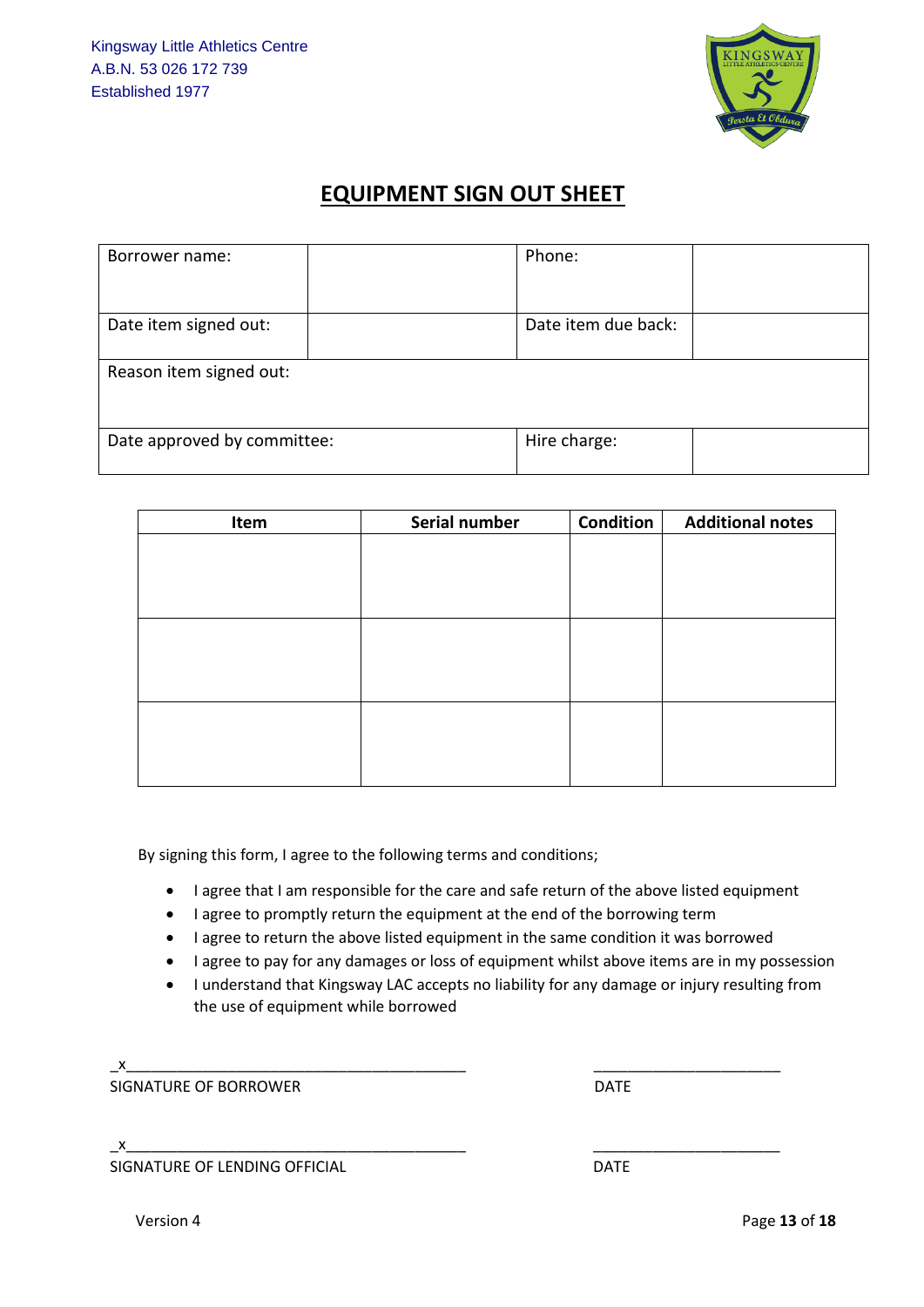

## **ATHLETE SPONSORSHIP REQUEST**

| Athlete name:            |                                                                                                             |
|--------------------------|-------------------------------------------------------------------------------------------------------------|
| Athlete event selection: | U13 ALAC team<br>$\Box$<br>U15 ALAC team<br>$\mathbf{L}$<br>U14/15 International team<br>$\Box$<br>AIS camp |

| Parent / guardian name:  |  |
|--------------------------|--|
| Parent / guardian email: |  |

| <b>Account BSB:</b> |  |
|---------------------|--|
| Account number:     |  |
| Name on account:    |  |

By signing this form, I agree to the following terms and conditions;

- Funds will only be paid on return of trip/camp after the athlete has competed in the event selected
- Funds will only be paid if we participate in fundraising activities arranged by Kingsway LAC
- Funds will only be paid if we have satisfied all parent roster commitments
- Funds will not be paid if the athlete or parent/guardian shows poor sportsmanship, attitude or behaviour
- Funds will be paid within thirty calendar days of returning this form or return of the trip whichever is latter.

\_x\_\_\_\_\_\_\_\_\_\_\_\_\_\_\_\_\_\_\_\_\_\_\_\_\_\_\_\_\_\_\_\_\_\_\_\_\_\_\_\_ \_\_\_\_\_\_\_\_\_\_\_\_\_\_\_\_\_\_\_\_\_\_

SIGNATURE OF PARENT / GUARDIAN DATE

## TREASURER USE ONLY

| Athlete competed: | Date form received: |  |
|-------------------|---------------------|--|
| Date paid:        | Amount paid:        |  |

\_x\_\_\_\_\_\_\_\_\_\_\_\_\_\_\_\_\_\_\_\_\_\_\_\_\_\_\_\_\_\_\_\_\_\_\_\_\_\_\_\_

SIGNATURE OF TREASURER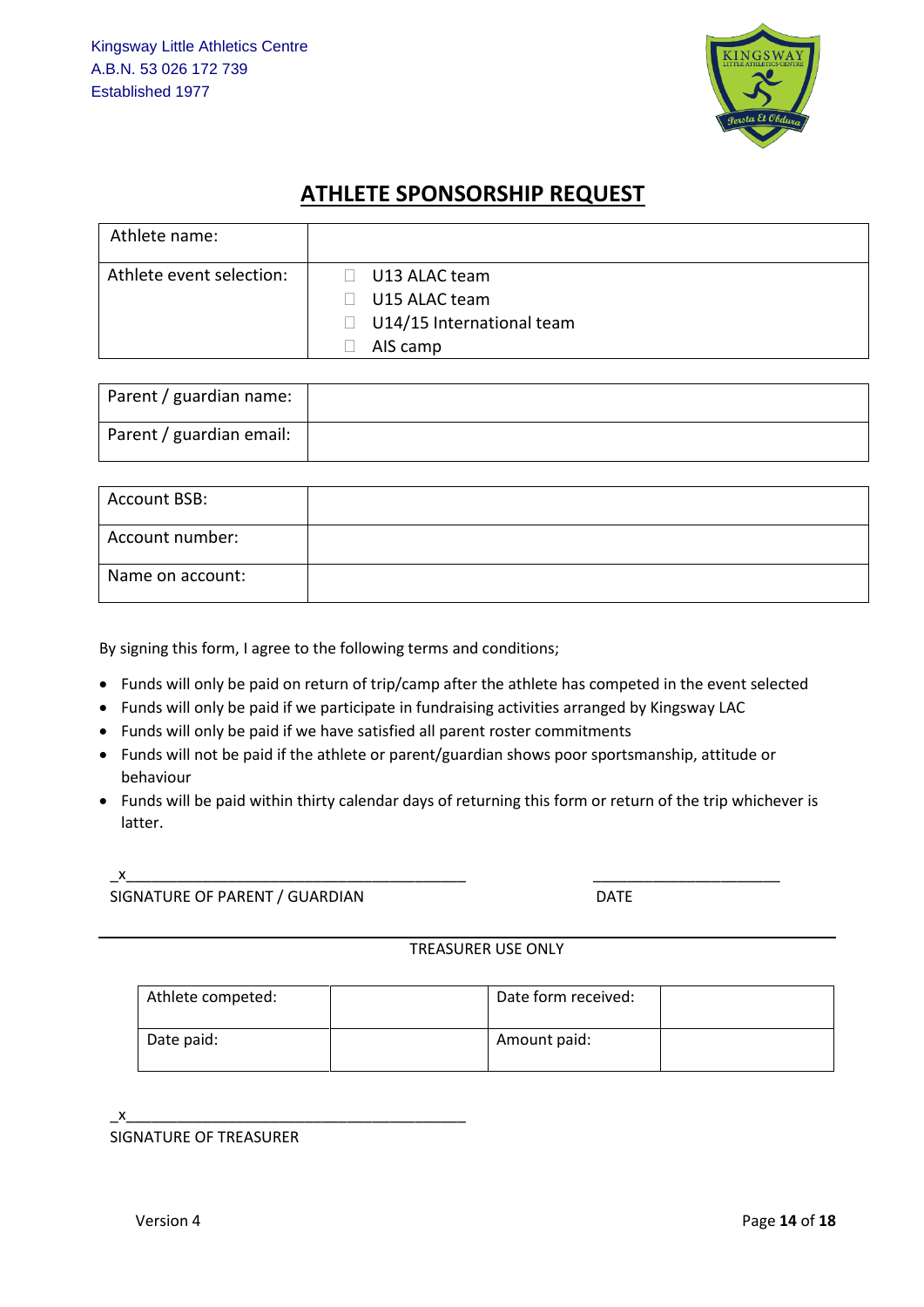

# **CHANGE HISTORY**

| <b>Version</b> | <b>Date</b> | <b>Changed items</b> | <b>Revised at</b>                           | <b>Comments</b>                                                                                                                                                                       |
|----------------|-------------|----------------------|---------------------------------------------|---------------------------------------------------------------------------------------------------------------------------------------------------------------------------------------|
| number         | approved    |                      |                                             |                                                                                                                                                                                       |
| Original       | 8/10/18     | Initial version      | Committee<br>Meeting 3/9/18                 | Approved at 3/9/18 Committee<br>meeting                                                                                                                                               |
| $\overline{2}$ | 1/4/19      | 4.2                  | Committee                                   | Changes made to section 4 relating                                                                                                                                                    |
|                |             | 4.3                  | Meeting 1/4/19                              | to equipment debit card. References<br>to this being held solely by the                                                                                                               |
|                |             | 4.5                  |                                             | Equipment Officer changed to being<br>a generic term allowing for one<br>Committee member being<br>responsible instead. Changes<br>authorised at Committee meeting<br>held on 1/4/19. |
| $\overline{3}$ | 6/5/19      | Addition of 14.15    | Committee<br>Meeting 6/5/19                 | Addition of point 14.15 regarding<br>athlete donations for travelling<br>athletes. Changes authorised at<br>Committee meeting held on 6/5/19.                                         |
| $\overline{4}$ | 10/4/21     | 1.6                  | <b>Special Committee</b><br>meeting 10/4/21 | Added exceptions for alcohol<br>purchases.                                                                                                                                            |
| $\overline{4}$ | 10/4/21     | 1.7                  | <b>Special Committee</b><br>meeting 10/4/21 | Replaced Little Athletics WA and<br>Little Athletics Australia to State and<br>National body organisations                                                                            |
| $\overline{4}$ | 10/4/21     | 1.9                  | <b>Special Committee</b><br>meeting 10/4/21 | Added that an AGM must be<br>determined by members prior to an<br>auditor being appointed.                                                                                            |
| 4              | 10/4/21     | 1.10                 | <b>Special Committee</b><br>meeting 10/4/21 | Changed 'discharged' to 'suspended<br>from delegated role or account<br>holder'.                                                                                                      |
| $\overline{4}$ | 10/4/21     | 1.11                 | <b>Special Committee</b><br>meeting 10/4/21 | Changed that Financial Policy will be<br>available on the Kingsway LAC<br>website.                                                                                                    |
| 4              | 10/4/21     | 1.12                 | <b>Special Committee</b><br>meeting 10/4/21 | Removed at the first committee<br>meeting held after the AGM.                                                                                                                         |
| 4              | 10/4/21     | 2.9                  | <b>Special Committee</b><br>meeting 10/4/21 | Added if decided by members.                                                                                                                                                          |
| 4              | 10/4/21     | 4.1                  | <b>Special Committee</b><br>meeting 10/4/21 | Added that temporary increases to<br>the limit may be approved on special<br>occasions.                                                                                               |
| $\overline{4}$ | 10/4/21     | 4.2                  | <b>Special Committee</b><br>meeting 10/4/21 | Removed 'ideally the Equipment<br>Officer or Treasurer'.                                                                                                                              |
| 4              | 10/4/21     | 4.3                  | <b>Special Committee</b><br>meeting 10/4/21 | Removed the word personally                                                                                                                                                           |
| 4              | 10/4/21     | 4.4                  | <b>Special Committee</b><br>meeting 10/4/21 | Changed that only the authorized<br>signatory may use the debit card.                                                                                                                 |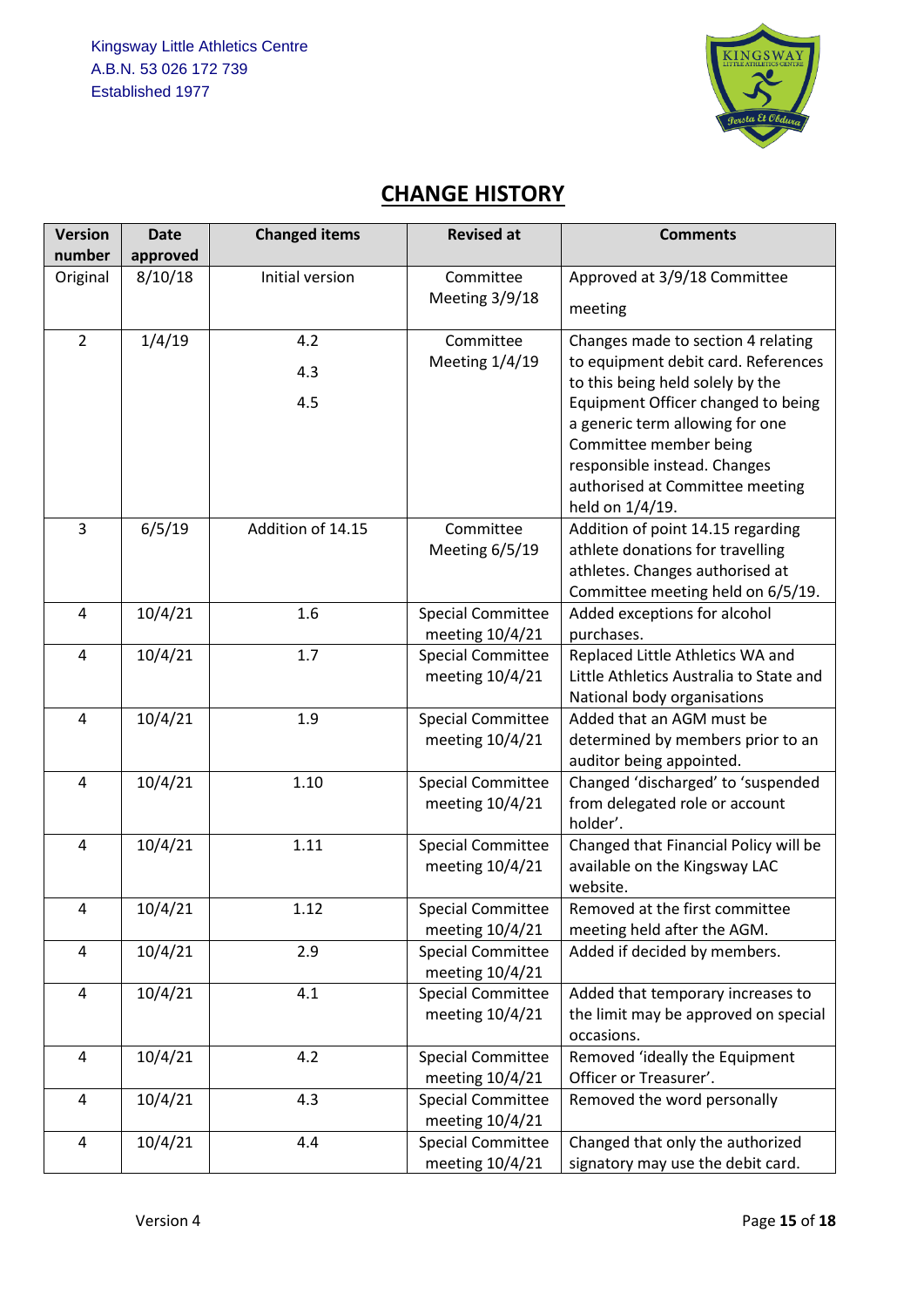

| $\overline{4}$ | 10/4/21 | 5.4   | <b>Special Committee</b> | Added if they choose to hold the                             |
|----------------|---------|-------|--------------------------|--------------------------------------------------------------|
|                |         |       | meeting 10/4/21          | Equipment debit card.                                        |
| $\overline{a}$ | 10/4/21 | 6.2   | <b>Special Committee</b> | Added government body fees                                   |
|                |         |       | meeting 10/4/21          |                                                              |
| $\overline{4}$ | 10/4/21 | 6.3   | <b>Special Committee</b> | Changed from approval from                                   |
|                |         |       | meeting 10/4/21          | Treasurer to notify the Treasurer                            |
| 4              | 10/4/21 | 7.2   | <b>Special Committee</b> | Changed 'three quotes/bid required'                          |
|                |         |       | meeting 10/4/21          | to 'multiple obtained where                                  |
|                |         |       |                          | possible'.                                                   |
|                |         |       |                          | Also changed that the quotes must                            |
|                |         |       |                          | be approved by the Committee                                 |
|                |         |       |                          | rather than solely the Treasurer.                            |
| $\overline{4}$ | 10/4/21 | 9.10  | <b>Special Committee</b> | Added as per lease agreement.                                |
|                |         |       | meeting 10/4/21          |                                                              |
| $\overline{4}$ | 10/4/21 | 9.12  | <b>Special Committee</b> | Replaced 'The Office Manager' with                           |
|                |         |       | meeting 10/4/21          | 'Committee'.                                                 |
| $\pmb{4}$      | 10/4/21 | 11.4  | <b>Special Committee</b> | Replaced 'Championship Officer'                              |
|                |         |       | meeting 10/4/21          | with 'Delegated member'.                                     |
|                |         |       |                          | Added that cash or cheque can be                             |
|                |         |       |                          | provided.                                                    |
| $\overline{a}$ | 10/4/21 | 11.8  | <b>Special Committee</b> | Replaced 'The Office Manager' with                           |
|                |         |       | meeting 10/4/21          | 'Centre'.                                                    |
| 4              | 10/4/21 | 12.1  | <b>Special Committee</b> | Replaced Little Athletics WA with                            |
|                |         |       | meeting 10/4/21          | State Body organization.                                     |
| $\overline{4}$ | 10/4/21 | 12.2  | <b>Special Committee</b> | Replaced Little Athletics WA with                            |
|                |         |       | meeting 10/4/21          | State Body organization.                                     |
| $\overline{4}$ | 10/4/21 | 12.3  | <b>Special Committee</b> | Removed that Kingsway LAC will pay                           |
|                |         |       | meeting 10/4/21          | the fees and charges associated with                         |
| $\overline{4}$ | 10/4/21 | 12.4  | <b>Special Committee</b> | the Junior Challenge.<br>Removed that Parents taking part in |
|                |         |       | meeting 10/4/21          | the Junior Challenge will pay                                |
|                |         |       |                          | Kingsway LAC a \$5 fee.                                      |
| 4              | 10/4/21 | 12.6  | <b>Special Committee</b> | Changed 'Championship Officer' to                            |
|                |         |       | meeting 10/4/21          | 'Delegated Official'.                                        |
|                |         |       |                          | Changed 'Little Athletics WA' to                             |
|                |         |       |                          | 'State Body'.                                                |
|                |         |       |                          | Added that protest fee can be paid                           |
|                |         |       |                          | by cheque or cash.                                           |
| 4              | 10/4/21 | 12.8  | <b>Special Committee</b> | Removed that Kingsway are                                    |
|                |         |       | meeting 10/4/21          | responsible for paying individual                            |
|                |         |       |                          | nomination fees for Zones and State                          |
|                |         |       |                          | competitions.                                                |
| 4              | 10/4/21 | 12.10 | <b>Special Committee</b> | Removed the word 'Manager'.                                  |
|                |         |       | meeting 10/4/21          | Also removed the word 'Saturday'.                            |
| $\overline{4}$ | 10/4/21 | 12.20 | <b>Special Committee</b> | Removed that new athletes are                                |
|                |         |       | meeting 10/4/21          | provided with a Kingsway LAC bag                             |
|                |         |       |                          | free of charge until stock runs out.                         |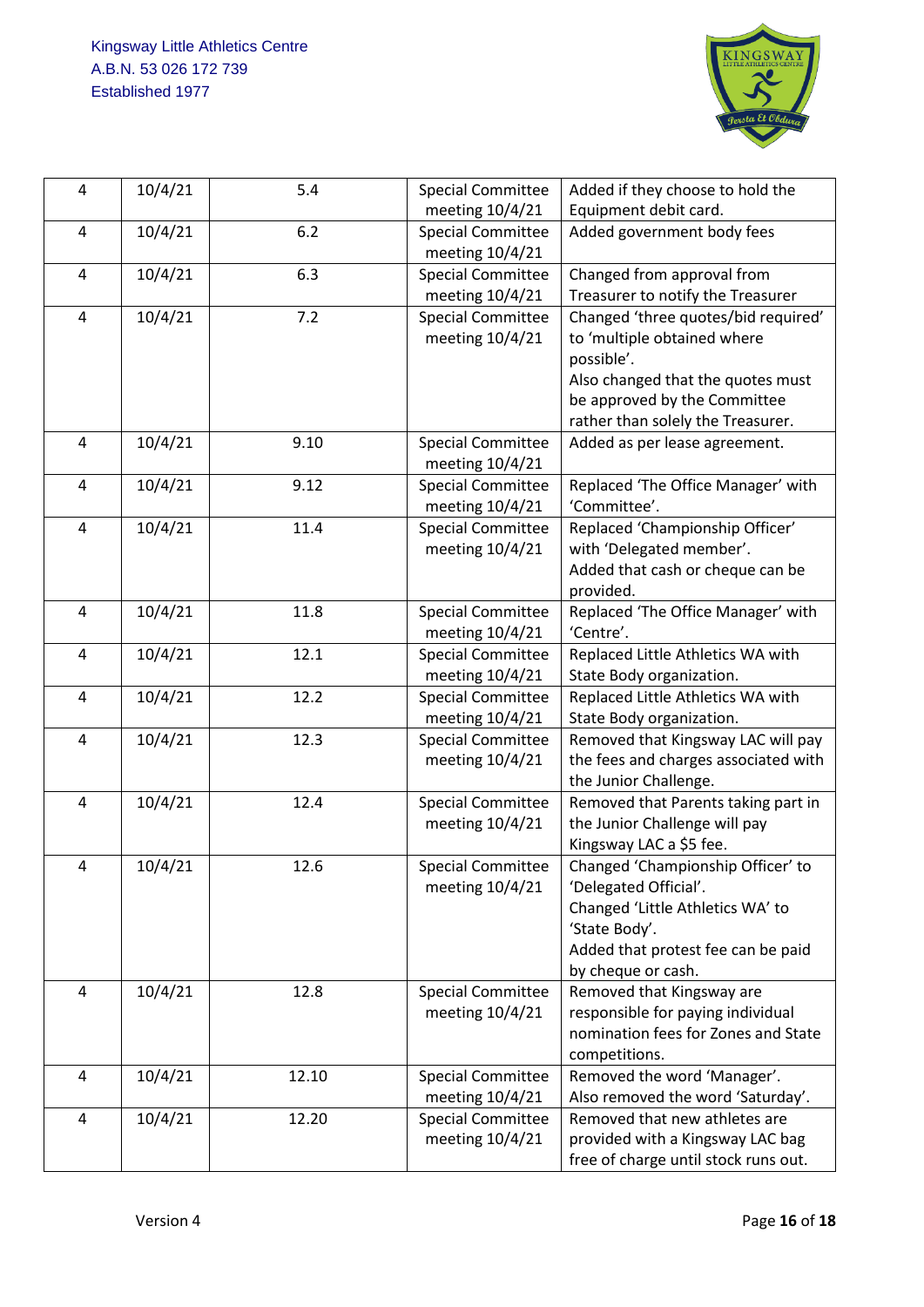

| 4              | 10/4/21 | 12.22              | <b>Special Committee</b><br>meeting 10/4/21 | Removed that uniforms can be<br>hired.                                                                                                                                                                                                                                                                                                                                                                                                                                                                                          |
|----------------|---------|--------------------|---------------------------------------------|---------------------------------------------------------------------------------------------------------------------------------------------------------------------------------------------------------------------------------------------------------------------------------------------------------------------------------------------------------------------------------------------------------------------------------------------------------------------------------------------------------------------------------|
| 4              | 10/4/21 | 12.23              | <b>Special Committee</b><br>meeting 10/4/21 | Changed 'registered athletes' to<br>'third parties'.<br>Changed 'Office Manager' to<br>'Delegated Committee member'.                                                                                                                                                                                                                                                                                                                                                                                                            |
| $\overline{4}$ | 10/4/21 | 12.24              | <b>Special Committee</b><br>meeting 10/4/21 | Removed hire of shot puts.                                                                                                                                                                                                                                                                                                                                                                                                                                                                                                      |
| $\overline{4}$ | 10/4/21 | 12.25              | <b>Special Committee</b><br>meeting 10/4/21 | Removed hire of discuses.                                                                                                                                                                                                                                                                                                                                                                                                                                                                                                       |
| $\overline{4}$ | 10/4/21 | 12.26              | <b>Special Committee</b><br>meeting 10/4/21 | Removed hire of javelins.                                                                                                                                                                                                                                                                                                                                                                                                                                                                                                       |
| 4              | 10/4/21 | 12.27              | <b>Special Committee</b><br>meeting 10/4/21 | Removed hire of hurdles.                                                                                                                                                                                                                                                                                                                                                                                                                                                                                                        |
| 4              | 10/4/21 | 12.28              | <b>Special Committee</b><br>meeting 10/4/21 | Removed hire of starting blocks.                                                                                                                                                                                                                                                                                                                                                                                                                                                                                                |
| 4              | 10/4/21 | 12.29              | <b>Special Committee</b><br>meeting 10/4/21 | Removed hire of equipment over the<br>Winter break.                                                                                                                                                                                                                                                                                                                                                                                                                                                                             |
| $\overline{4}$ | 10/4/21 | Section 12 updates | <b>Special Committee</b><br>meeting 10/4/21 | With the removal of points 12.3,<br>12.4, 12.8, 12.20 and 12.22 the<br>following points have been updated;<br>12.1 remains as 12.1<br>12.2 remains as 12.2<br>12.5 becomes 12.3<br>12.6 becomes 12.4<br>12.7 becomes 12.5<br>12.9 becomes 12.6<br>12.10 becomes 12.7<br>12.11 becomes 12.8<br>12.12 becomes 12.9<br>12.13 becomes 12.10<br>12.14 becomes 12.11<br>12.15 becomes 12.12<br>12.16 becomes 12.13<br>12.17 becomes 12.14<br>12.18 becomes 12.15<br>12.19 becomes 12.16<br>12.21 becomes 12.17<br>12.23 becomes 12.18 |
| 4              | 10/4/21 | 13.5               | <b>Special Committee</b><br>meeting 10/4/21 | Changed 'on the last day' to 'one of<br>the last days'. Added that they will<br>also receive a coffee voucher.                                                                                                                                                                                                                                                                                                                                                                                                                  |
| 4              | 10/4/21 | 14.1               | <b>Special Committee</b><br>meeting 10/4/21 | Changed that athletes will be invited<br>to may be invited. Changed<br>breakfast to celebration. Removed<br>that the athlete will be given a<br>canteen voucher.                                                                                                                                                                                                                                                                                                                                                                |